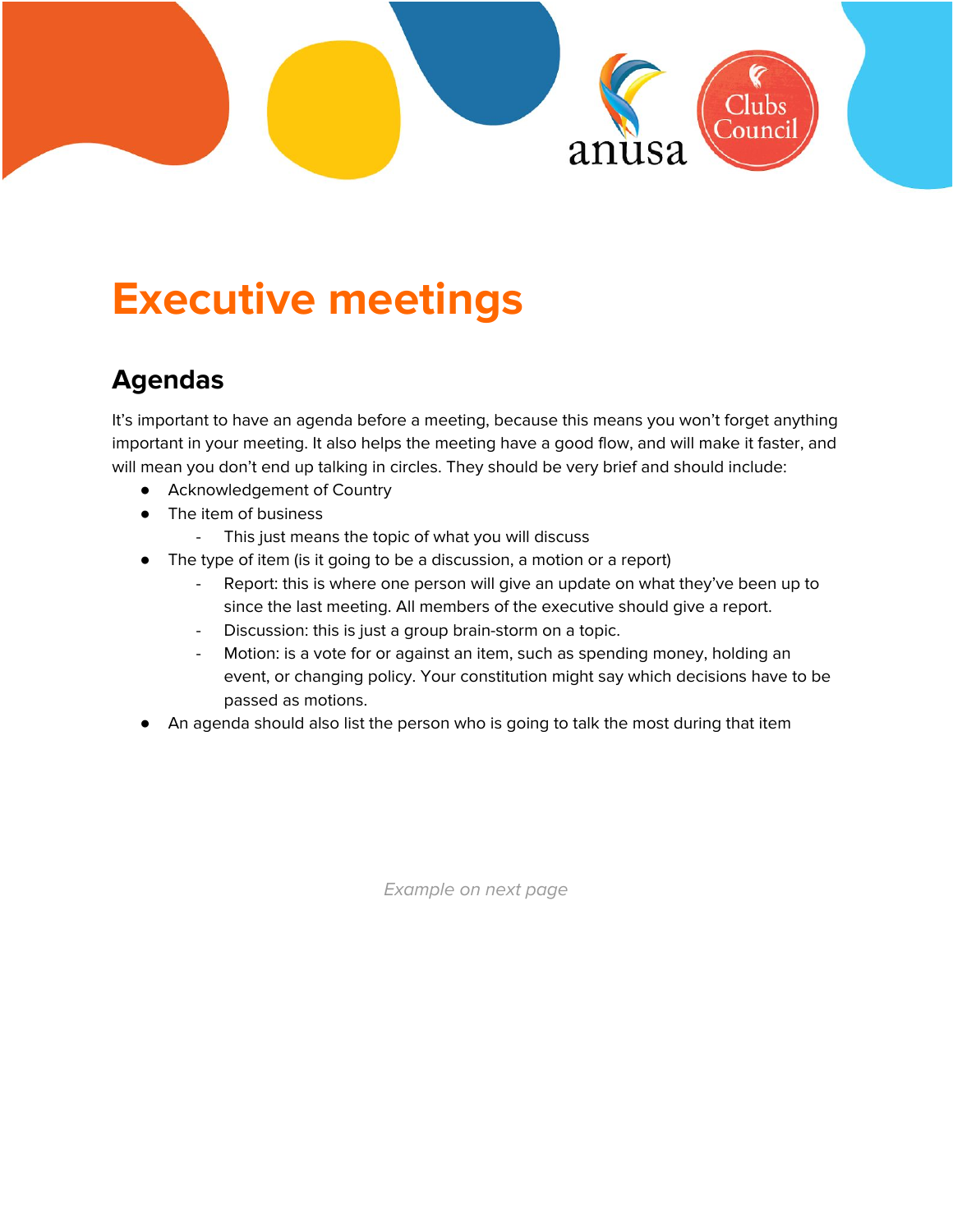| <b>Crayon Appreciation Society Executive Meeting 4/20/2020</b> |                                                                                                          |             |                          |  |
|----------------------------------------------------------------|----------------------------------------------------------------------------------------------------------|-------------|--------------------------|--|
| L                                                              | Item                                                                                                     | <b>Type</b> | <b>Discussion Leader</b> |  |
| 1                                                              | Acknowledgement of<br>Country                                                                            |             | President                |  |
| $\overline{2}$                                                 | President's report                                                                                       | Report      | President                |  |
| 3                                                              | Secretary's report                                                                                       | Report      | Secretary                |  |
| 4                                                              | Treasurer's report                                                                                       | Report      | Treasurer                |  |
| 5                                                              | Motion to approve<br>\$120 of expenditure<br>on a Crayon<br><b>Appreciation Society</b><br><b>Banner</b> | Motion      | Secretary                |  |
| 6                                                              | Motion to create a<br>First Year Crayon<br>Appreciation<br>Representative                                | Motion      | Secretary                |  |
| 7                                                              | Sustainable<br>expenditure                                                                               | Discussion  | Treasurer                |  |
| 8                                                              | Executive workload<br>and expectations                                                                   | Discussion  | President                |  |
| 9                                                              | Other business                                                                                           | N/A         | Chair                    |  |
| 10                                                             | Meeting close                                                                                            | N/A         | Chair                    |  |

## **Minuting**

Minutes are a record of the meeting, which are important so you can look back on what you said and decided at meetings. Normally the Secretary writes the minutes for the society. It's useful to have good touch-typing skills if you are considering being a secretary, but if you can't touch-type, don't worry! The most important thing is to get down all the key points like motions passed and action items, even if you don't write down who says what. Action items are things that need to be 'actioned' or completed before the next meeting.

Here's an example of what writing a report could look like!